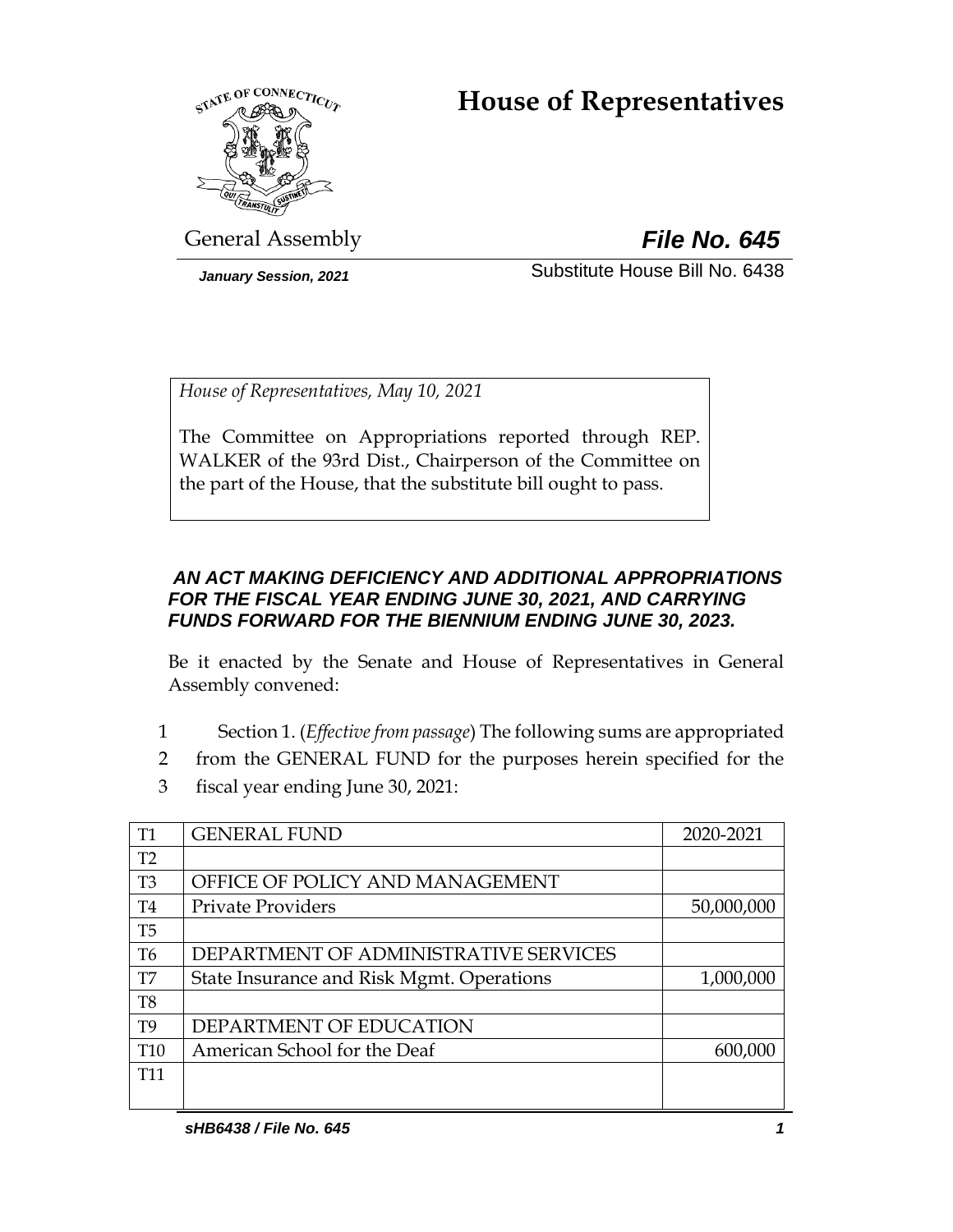| T <sub>12</sub> | DEPARTMENT OF ECONOMIC AND COMMUNITY                             |             |
|-----------------|------------------------------------------------------------------|-------------|
|                 | <b>DEVELOPMENT</b>                                               |             |
| <b>T13</b>      | Capital Region Development Authority                             | 5,600,000   |
| T <sub>14</sub> |                                                                  |             |
| <b>T15</b>      | OFFICE OF THE CHIEF MEDICAL EXAMINER                             |             |
| T <sub>16</sub> | <b>Personal Services</b>                                         | 500,000     |
| <b>T17</b>      |                                                                  |             |
| <b>T18</b>      | MENTAL<br><b>DEPARTMENT</b><br>OF<br><b>HEALTH</b><br><b>AND</b> |             |
|                 | <b>ADDICTION SERVICES</b>                                        |             |
| T19             | <b>Professional Services</b>                                     | 5,900,000   |
| <b>T20</b>      | Discharge and Diversion Services                                 | 3,000,000   |
| T <sub>21</sub> |                                                                  |             |
| T <sub>22</sub> | UNIVERSITY OF CONNECTICUT HEALTH CENTER                          |             |
| T <sub>23</sub> | <b>Operating Expenses</b>                                        | 50,000,000  |
| <b>T24</b>      |                                                                  |             |
| T25             | DEPARTMENT OF CORRECTION                                         |             |
| T <sub>26</sub> | <b>Personal Services</b>                                         | 2,000,000   |
| T <sub>27</sub> | <b>Inmate Medical Services</b>                                   | 2,000,000   |
| <b>T28</b>      |                                                                  |             |
| T <sub>29</sub> | TOTAL - GENERAL FUND                                             | 120,600,000 |

4 Sec. 2. (*Effective from passage*) The following sums are appropriated

5 from the TOURISM FUND for the purposes herein specified for the

6 fiscal year ending June 30, 2021:

| <b>T30</b>      | <b>TOURISM FUND</b>                  | 2020-2021  |
|-----------------|--------------------------------------|------------|
| <b>T31</b>      |                                      |            |
| T <sub>32</sub> | DEPARTMENT OF ECONOMIC AND COMMUNITY |            |
|                 | <b>DEVELOPMENT</b>                   |            |
| <b>T33</b>      | <b>Statewide Marketing</b>           | 15,000,000 |
| Τ34             |                                      |            |
| T35             | <b>TOTAL - TOURISM FUND</b>          | 15,000,000 |

 Sec. 3. (*Effective from passage*) The amount appropriated to the following agency in section 1 of public act 19-117, as amended by section 7 of public act 19-1 of the December special session, is reduced by the following amount for the fiscal year ending June 30, 2021:

| $T^{\prime}$<br>136        | UND<br>' JENEKAL<br>ы. | <b>2020-</b><br>2021 |
|----------------------------|------------------------|----------------------|
| $T^{\prime}$<br>$1 \cup I$ |                        |                      |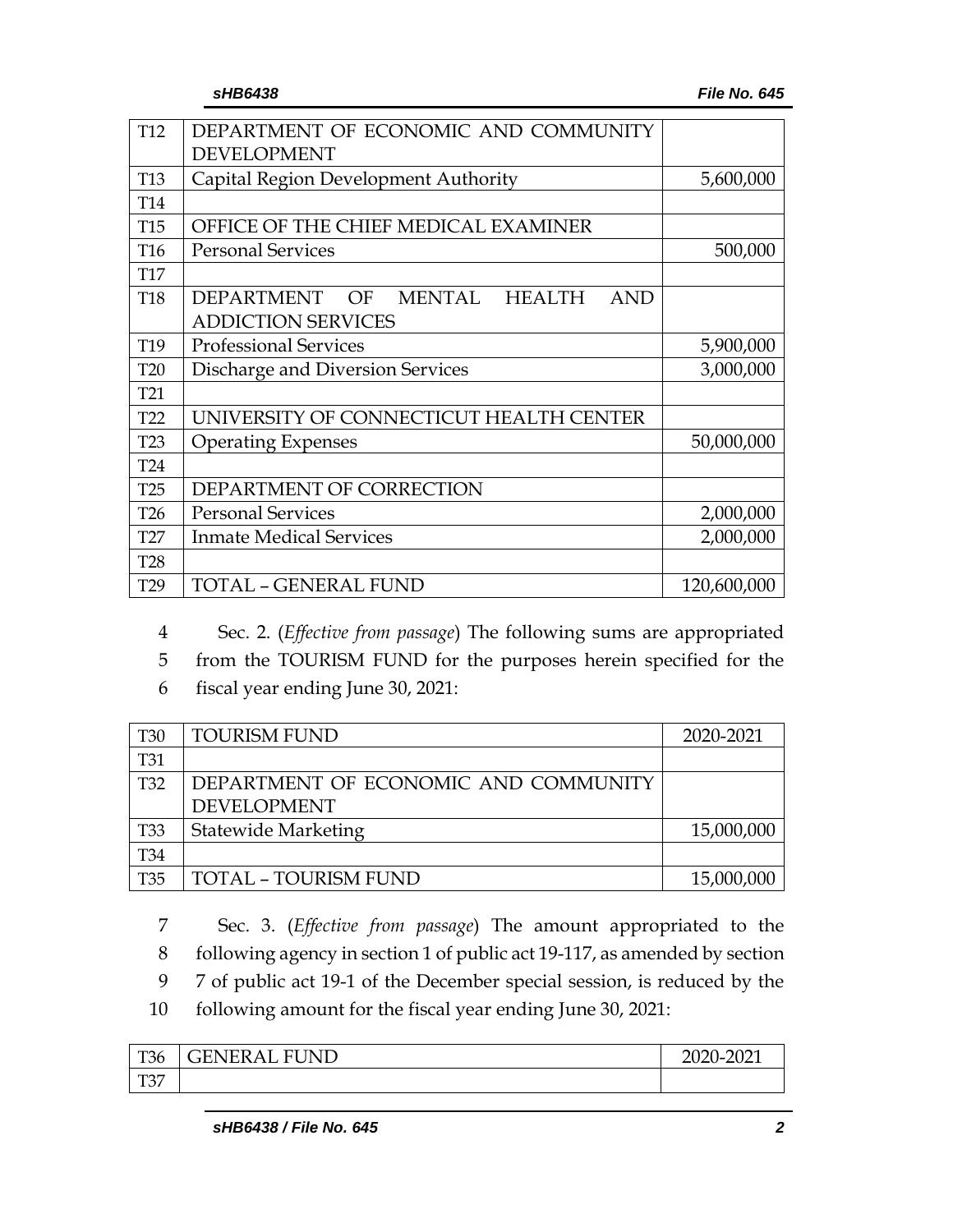| <b>T38</b> | DEPARTMENT OF SOCIAL SERVICES |             |
|------------|-------------------------------|-------------|
| T39        | Medicaid                      | 128,000,000 |
| T40        |                               |             |
| T41        | TOTAL - GENERAL FUND          | 128,000,000 |

 Sec. 4. (*Effective from passage*) The amount appropriated in section 1 of his act to The University of Connecticut Health Center, for Operating Expenses, shall be available to reduce the operating deficit for The University of Connecticut Health Center. Notwithstanding the provisions of section 10a-105 of the general statutes, such amount shall not be eligible for fringe benefit recovery by The University of Connecticut Health Center from the Comptroller's General Fund fringe benefit accounts.

 Sec. 5. (*Effective from passage*) The Secretary of the Office of Policy and Management shall allocate funds appropriated in section 1 of this act to the Office of Policy and Management, for Private Providers, to support funding increases for private providers of health and human services contracted by the state. The secretary shall transfer such funds to the affected contracting agencies. Not later than July 1, 2021, the Secretary of the Office of Policy and Management shall report, in accordance with section 11-4a of the general statutes, to the joint standing committee of the General Assembly having cognizance of matters relating to appropriations and the budgets of state agencies, on the amount of such funds paid to each contracted provider by contracting agency and account.

 Sec. 6. (*Effective from passage*) Up to \$128,260,401 of the unexpended balance of funds appropriated to the Department of Social Services, for Medicaid, in section 1 of public act 19-117, as amended by section 7 of public act 19-1 of the December special session, shall not lapse on June 30, 2021, and such funds shall be transferred and made available as follows:

 (1) Up to \$1,500,000 to Medicaid, for each of the fiscal years ending June 30, 2022, and June 30, 2023, to fund the state share of an increase in the personal needs allowance to seventy-five dollars;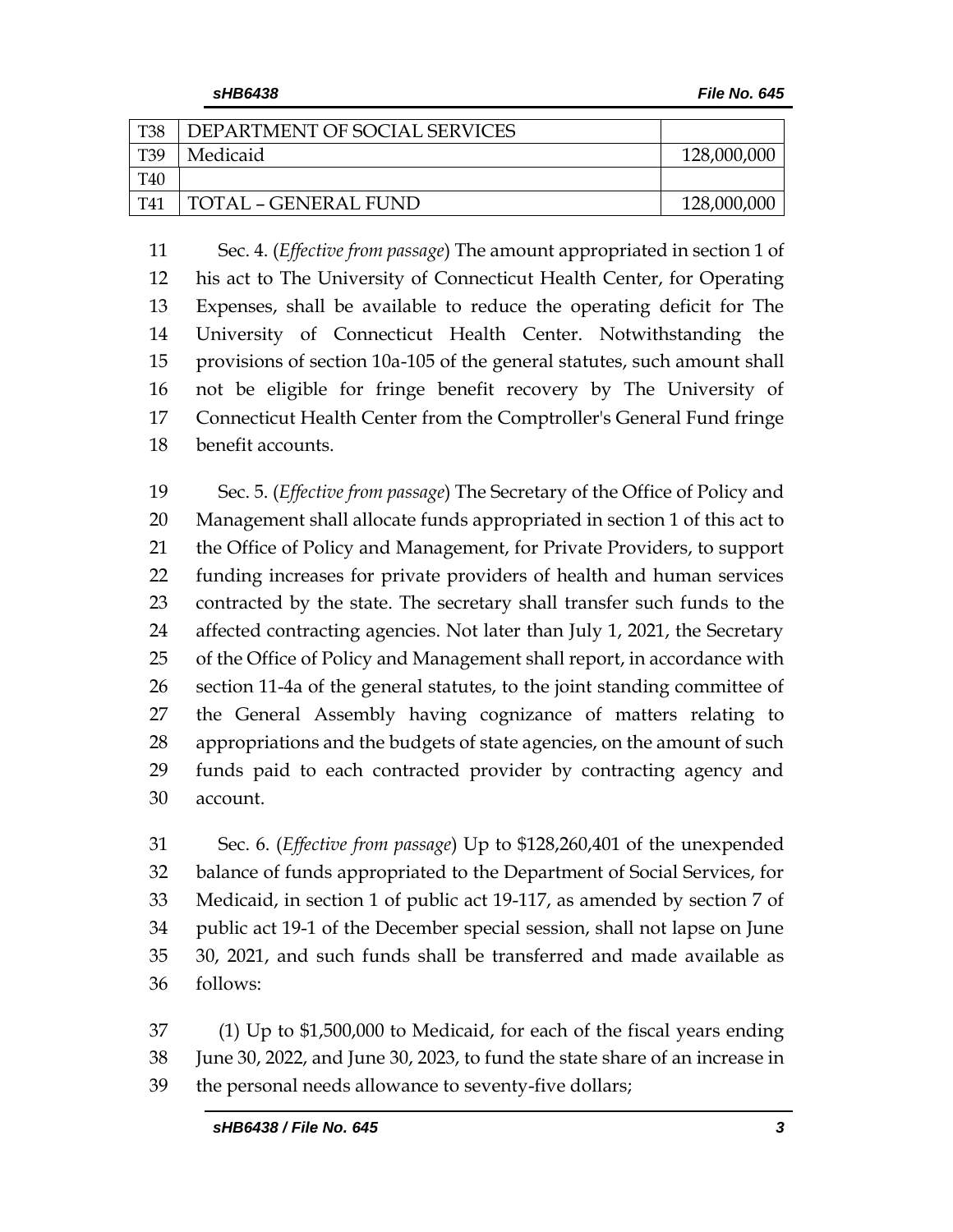| 40 | (2) Up to \$150,000 to Other Expenses, for each of the fiscal years          |
|----|------------------------------------------------------------------------------|
| 41 | ending June 30, 2022, and June 30, 2023, for the following grants in each    |
| 42 | said fiscal year: \$100,000 to the Jewish Federation Association of          |
| 43 | Connecticut (JFACT) and \$50,000 to New Covenant Center in Stamford;         |
| 44 | (3) Up to \$4,000,000 to the Connecticut Airport Authority, for each of      |
| 45 | the fiscal years ending June 30, 2022, and June 30, 2023;                    |
| 46 | $(4)$ Up to \$2,500,000 for deposit into the passport to the parks account   |
| 47 | established pursuant to section 23-15h of the general statutes, for each     |
| 48 | of the fiscal years ending June 30, 2022, and June 30, 2023;                 |
| 49 | (5) (A) Up to \$14,000,000 for the fiscal year ending June 30, 2022, and     |
| 50 | up to \$15,000,000 for the fiscal year ending June 30, 2023, to the          |
| 51 | Connecticut State Colleges and Universities, for Debt Free Community         |
| 52 | College;                                                                     |
| 53 | (B) Up to \$21,332,962 for the fiscal year ending June 30, 2022, and up      |
| 54 | to \$22,165,000 for the fiscal year ending June 30, 2023, to the Connecticut |
| 55 | State Colleges and Universities, for Community Tech College System;          |
| 56 | (C) Up to \$8,052,605 for the fiscal year ending June 30, 2022, and up       |
| 57 | to \$8,822,583 for the fiscal year ending June 30, 2023, to the Connecticut  |
| 58 | State Colleges and Universities, for Connecticut State University;           |
| 59 | (D) Notwithstanding any provision of the general statutes, any               |
| 60 | amount transferred pursuant to this subdivision shall not be eligible for    |
| 61 | fringe benefit recovery by The Connecticut State Colleges and                |
| 62 | Universities from the Comptroller's General Fund fringe benefit              |
| 63 | accounts;                                                                    |
| 64 | $(6)$ Up to \$7,516,899 for the fiscal year ending June 30, 2022, and up to  |
| 65 | \$8,570,352 for the fiscal year ending June 30, 2023, to The University of   |
| 66 | Connecticut, for Operating Expenses, provided such amounts shall not         |
| 67 | be eligible for fringe benefit recovery by The University of Connecticut     |
| 68 | from the Comptroller's General Fund fringe benefit accounts;                 |

(7) (A) Up to \$300,000 to the Department of Children and Families,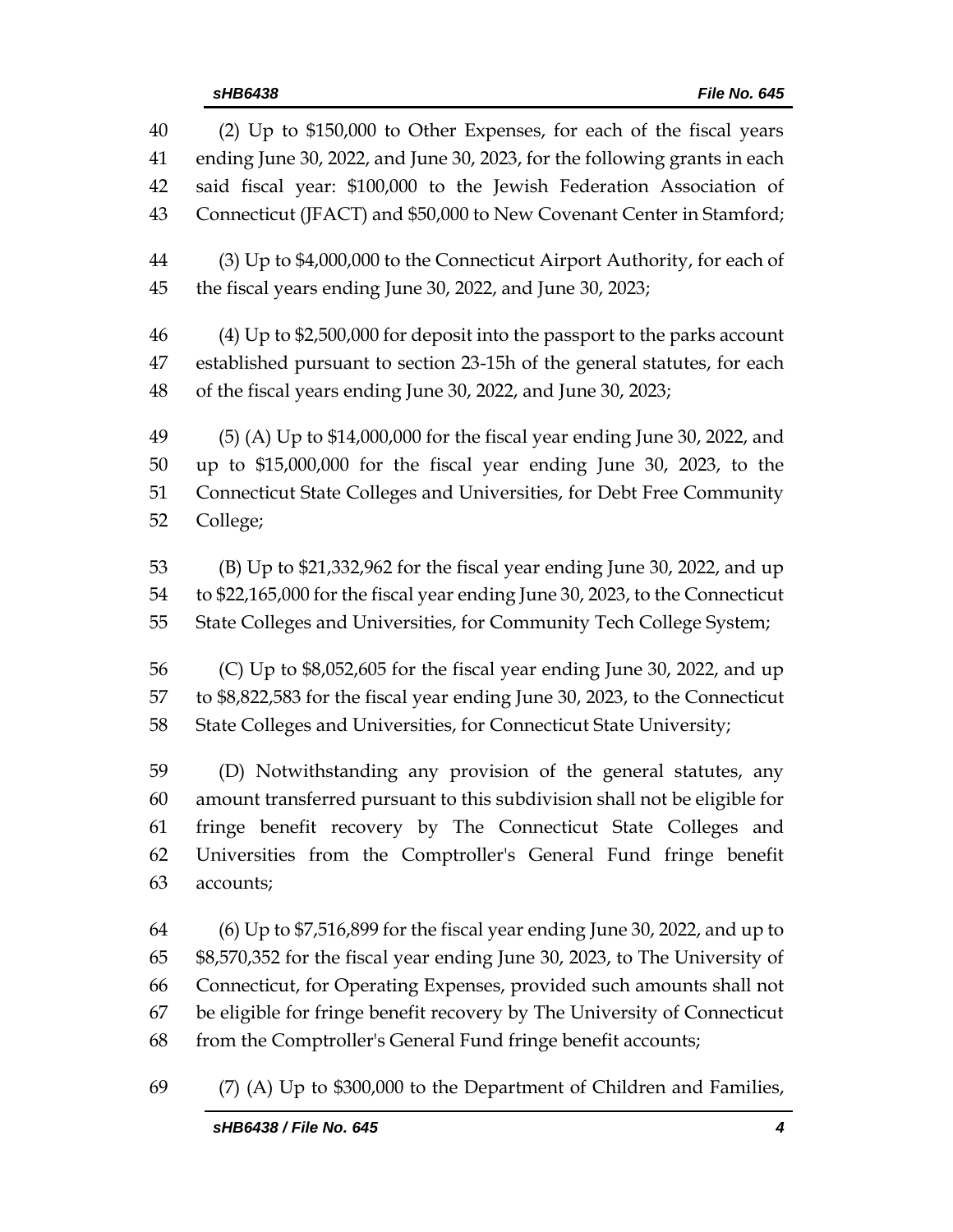for Other Expenses, for each of the fiscal years ending June 30, 2022, and June 30, 2023, for the following grants in each said fiscal year: \$100,000 to True Colors, Inc., \$100,000 to 'r kids Family Center, and \$100,000 to Madonna Place; (B) Up to \$500,000 to the Department of Children and Families, for Youth Service Bureaus and Juvenile Review Boards, for each of the fiscal years ending June 30, 2022, and June 30, 2023; (8) Up to \$100,000 to the Department of Correction, for Community Support Services, for each of the fiscal years ending June 30, 2022, and June 30, 2023, for a grant in each said fiscal year to EMERGE Connecticut, Inc.;

 (9) Up to \$50,000 to the Department of Housing, for Housing Homeless Services, for each of the fiscal years ending June 30, 2022, and June 30, 2023, for a grant in each said fiscal year to House of Bread;

 (10) Up to \$100,000 to the Labor Department, for Other Expenses, for each of the fiscal years ending June 30, 2022, and June 30, 2023, for a grant in each said fiscal year to Stamford Cradle to Career;

 (11) Up to \$800,000 to the Judicial Department, for Other Expenses, for each of the fiscal years ending June 30, 2022, and June 30, 2023, for the following grants in each said fiscal year: \$150,000 to RYASAP Bridgeport, \$250,000 to Upper Albany Neighborhood Collaborative, \$100,000 to the Connecticut Violence Intervention Program, \$100,000 to Hartford Communities That Care, \$100,000 to Street Safe Bridgeport, 93 and \$100,000 to the Prudence Crandall Center;

 (12) Up to \$250,000 to the Office of Policy and Management, for Project Longevity, for each of the fiscal years ending June 30, 2022, and June 30, 2023; and

 (13) Up to \$1,150,000 to the Department of Education, for Other Expenses, for each of the fiscal years ending June 30, 2022, and June 30, 2023, for the following grants in each said fiscal year: \$100,000 to Color a Positive Thought Bridgeport, \$250,000 to Wilson-Gray YMCA,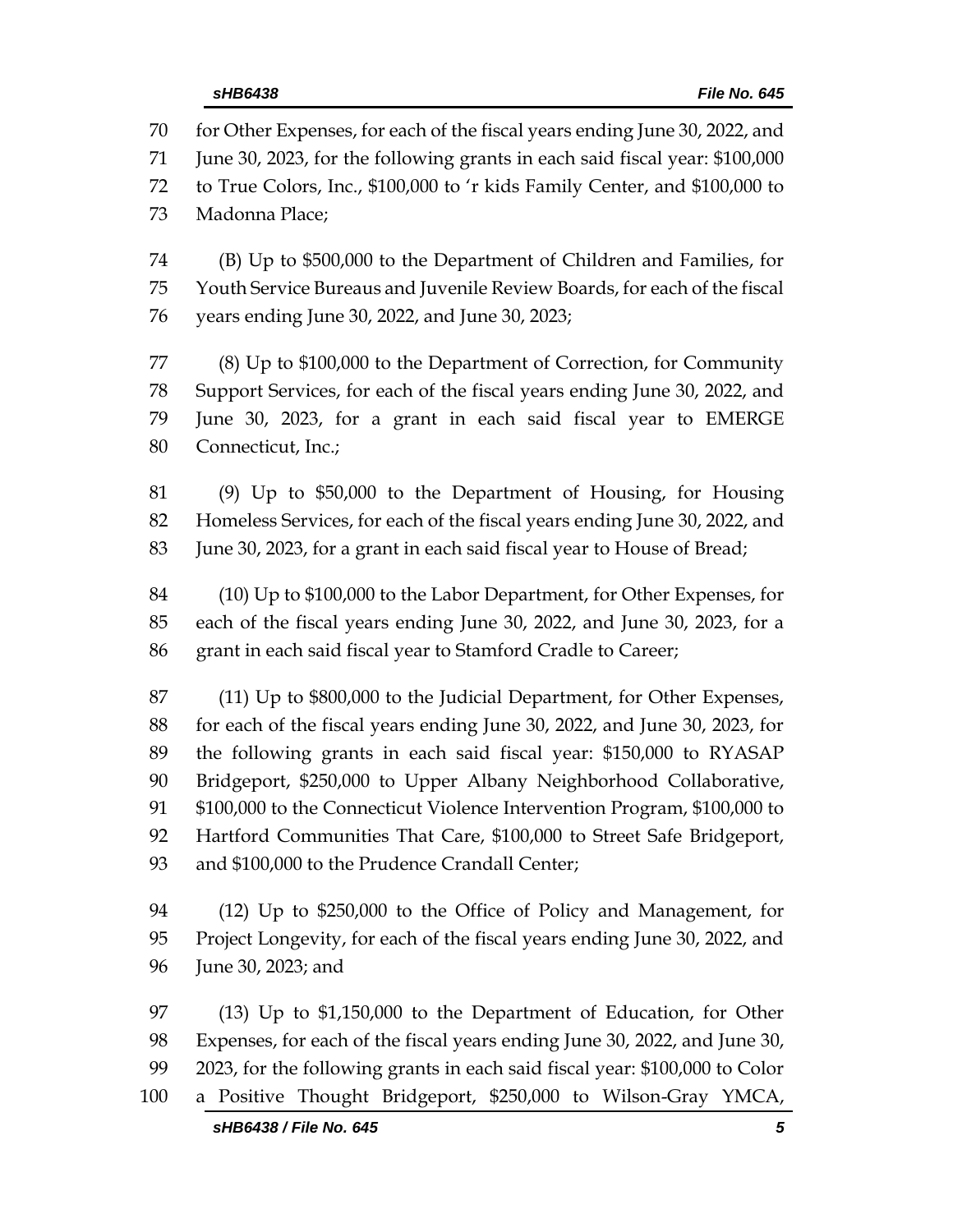- 101 \$100,000 to the Boys & Girls Club of Stamford, \$150,000 to Reach Out
- 102 and Read, \$100,000 to the Walter Luckett Foundation, \$100,000 to
- 103 Andover, Hebron and Marlborough (AHM) Youth and Family Services,
- 104 \$100,000 to the Boys & Girls Club of New London and \$250,000 to Youth
- 105 Arts.

| This act shall take effect as follows and shall amend the following<br>sections: |              |             |
|----------------------------------------------------------------------------------|--------------|-------------|
| Section 1                                                                        | from passage | New section |
| Sec. 2                                                                           | from passage | New section |
| Sec. 3                                                                           | from passage | New section |
| Sec. 4                                                                           | from passage | New section |
| Sec. 5                                                                           | from passage | New section |
| Sec. 6                                                                           | from passage | New section |

*APP Joint Favorable Subst.*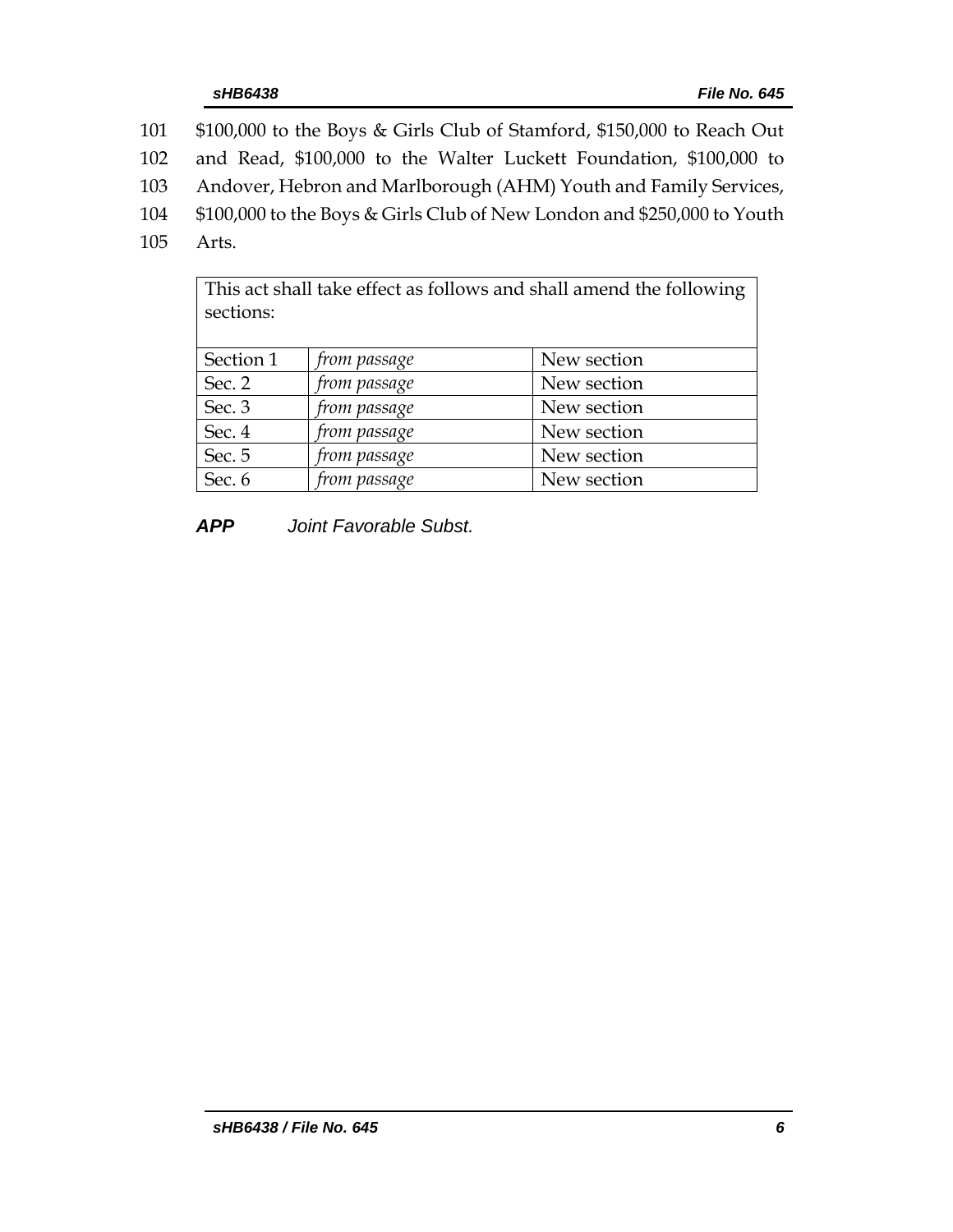*The following Fiscal Impact Statement and Bill Analysis are prepared for the benefit of the members of the General Assembly, solely for purposes of information, summarization and explanation and do not represent the intent of the General Assembly or either chamber thereof for any purpose. In general, fiscal impacts are based upon a variety of informational sources, including the analyst's professional knowledge. Whenever applicable, agency data is consulted as part of the analysis, however final products do not necessarily reflect an assessment from any specific department.*

## *OFA Fiscal Note*

*State Impact:* See Below

*Municipal Impact:* None

#### *Explanation*

This bill, which increases net expenditures by \$7.6 million, results in the FY 21 budget being under the sending cap by \$0.1 million. Please see the table below for detail on Sections 1 – 3 of the bill.

| <b>General Fund Appropriation Increases and Reductions</b> |
|------------------------------------------------------------|
| (in millions)                                              |

| Agency                                      | FY 21 \$    |
|---------------------------------------------|-------------|
| Section 1 - General Fund Increases:         |             |
| Department of Administrative Services       | 1.0         |
| Dept. of Economic & Community Development   | 5.6         |
| Office of the Chief Medical Examiner        | 0.5         |
| Dept. of Mental Health & Addiction Services | 8.9         |
| <b>State Department of Education</b>        | 0.6         |
| Dept. of Correction                         | 4.0         |
| Office of Policy & Management               | 50.0        |
| University of Connecticut Health Center     | 50.0        |
| <b>Total - General Fund Increases</b>       | 120.6       |
|                                             |             |
| <b>Section 2 - Tourism Fund Increases:</b>  |             |
| Dept. of Economic & Community Development   | 15.0        |
| <b>Total - Tourism Fund Increases</b>       | <b>15.0</b> |
| <b>Section 3 - General Fund Reductions:</b> |             |
| Dept. of Social Services                    | (128.0)     |
| <b>Total - General Fund Reductions</b>      | (128.0)     |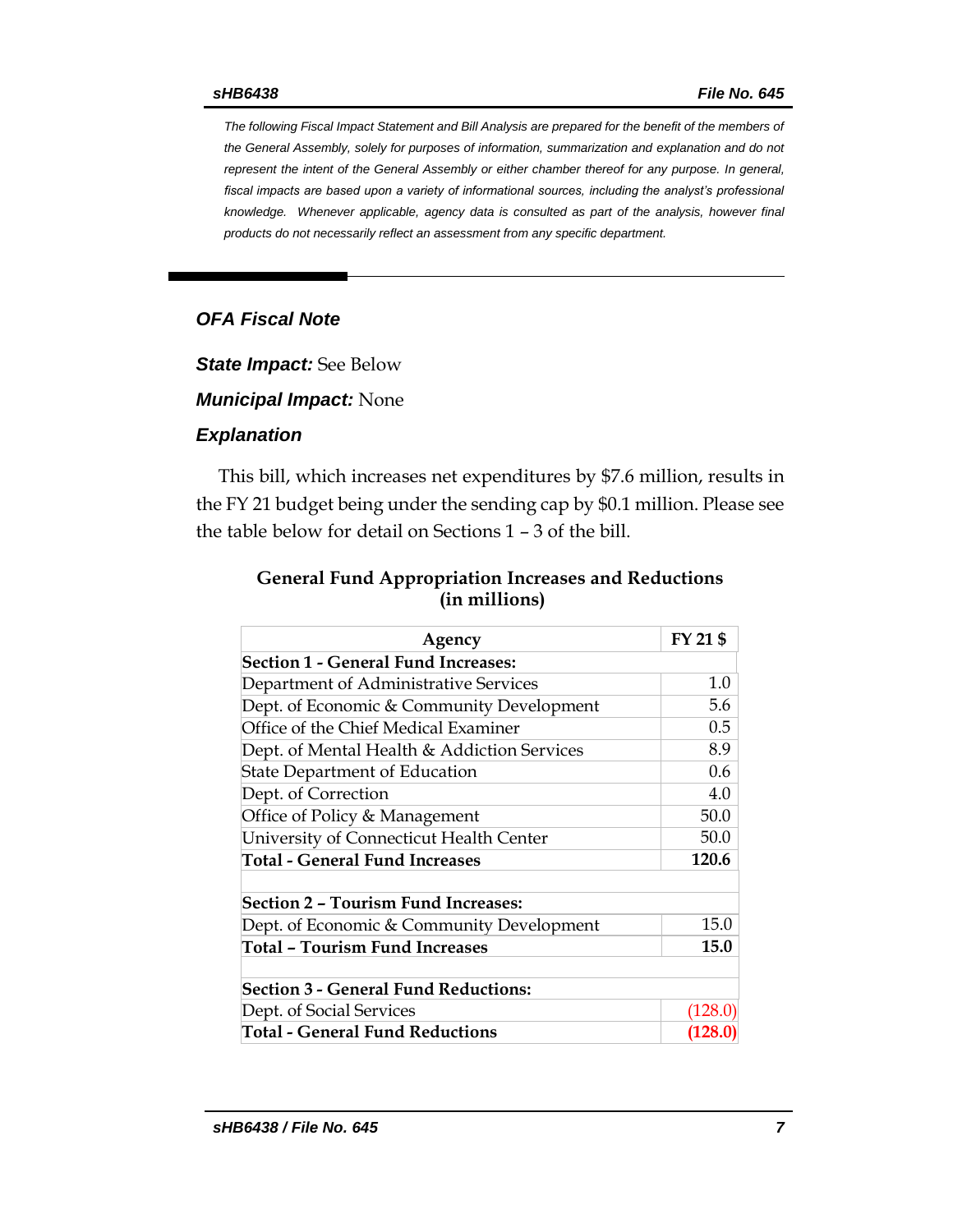**Section 4** specifies that although \$50 million will be made available within the Operating Expenses (i.e., block grant) account to reduce an operating deficit, there will be no associated General Fund payment of fringe benefits through the Office of the Comptroller. Typically, when Operating Expenses funds defray costs of UConn Health Center employee salaries and wages, the General Fund pays the fringe benefits costs associated with those employees.

**Section 5** specifies that Office of Policy and Management (OPM) must allocate \$50 million in funds for Private Providers to support funding increases for private providers of health and human services contracted by the state. OPM shall transfer funds to the affected contracting agencies. Not later than July 1, 2021, the Secretary of OPM shall report to the appropriations committee on the amount of such funds paid to each contracted provider by contracting agency and account.

**Section 6** carries forward up to \$128,260,401 of the unexpended balance of funds appropriated to DSS under Medicaid for the following purposes:

| 6(1)    | <b>DSS</b>              | Up to \$1.5 million in both FY 22 and FY 23 to DSS to support<br>increasing the personal needs allowance to \$75.                                                                                                                                                |
|---------|-------------------------|------------------------------------------------------------------------------------------------------------------------------------------------------------------------------------------------------------------------------------------------------------------|
| 6(2)    | <b>DSS</b>              | Up to \$150,000 in both FY 22 and FY 23 to DSS for the Jewish<br>Federation Association of Connecticut (\$100,000) and New<br>Covenant Center (\$50,000).                                                                                                        |
| 6(3)    | CT Airport<br>Authority | Up to \$4 million in both FY 22 and FY 23 to the Connecticut<br>Airport Authority.                                                                                                                                                                               |
| 6(4)    | <b>DEEP</b>             | Up to \$2.5 million in both FY 22 and FY 23 for deposit into<br>the passport to the parks account.                                                                                                                                                               |
| 6(5(A)) | <b>BOR</b>              | Up to \$14 million in FY 22 and \$15 million in FY 23 to the<br>Board of Regents for Debt-Free Community College.                                                                                                                                                |
| 6(5(B)) | <b>BOR</b>              | Up to \$21,332,962 in FY 22 and \$22,165,000 in FY 23 to the<br>Board of Regents for the community college block grant<br>account. This will not result in associated General Fund<br>payment of fringe benefits through the Office of the State<br>Comptroller. |
| 6(5(C)) | <b>BOR</b>              | Up to \$8,052,605 in FY 22 and \$8,822,583 in FY 23 to the<br>Board of Regents for the Connecticut state universities block<br>grant account. This will not result in associated General                                                                         |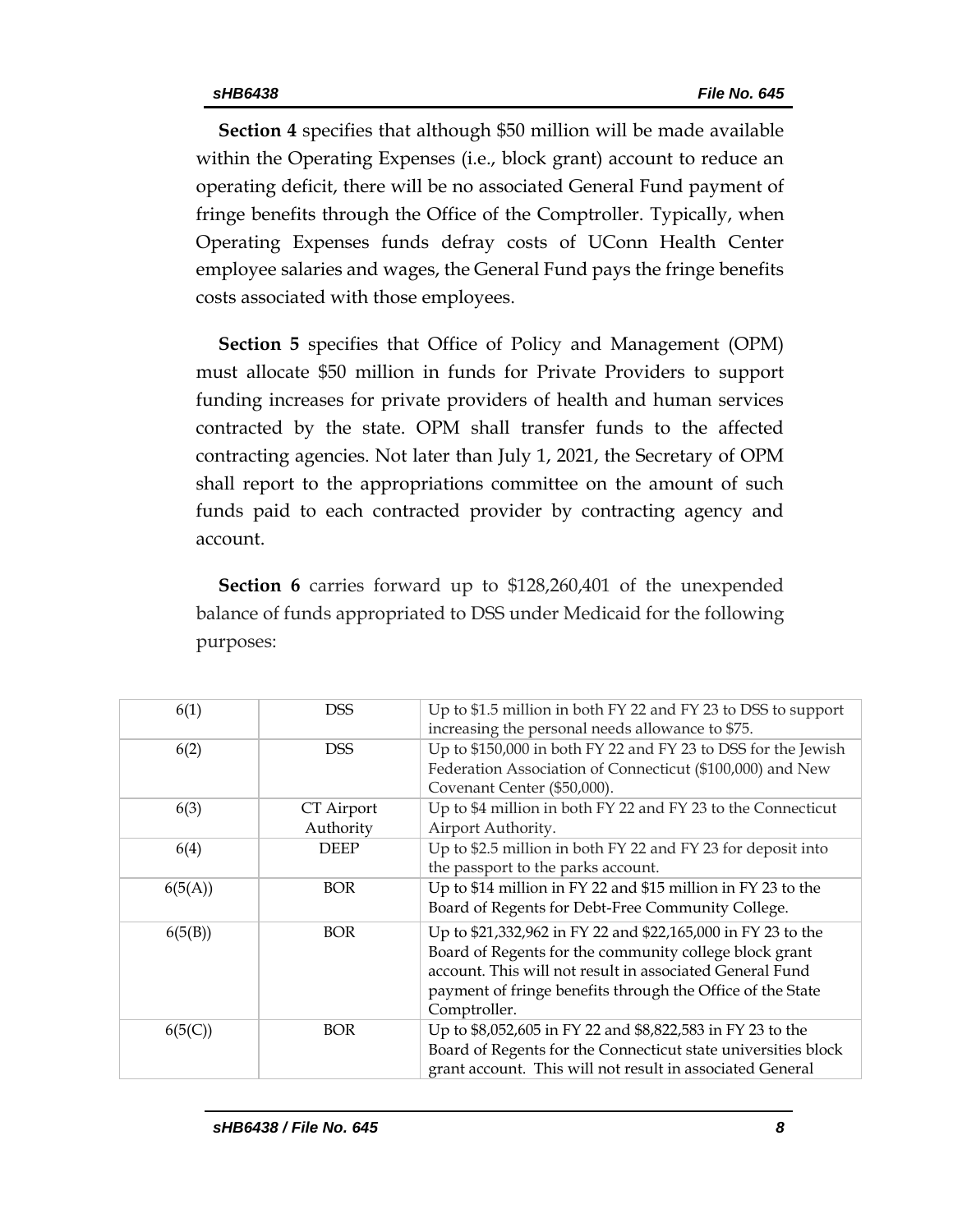|         |            | Fund payment of fringe benefits through the Office of the<br>State Comptroller.                                                                                                                                                                                                                                                                                                                                                                         |
|---------|------------|---------------------------------------------------------------------------------------------------------------------------------------------------------------------------------------------------------------------------------------------------------------------------------------------------------------------------------------------------------------------------------------------------------------------------------------------------------|
| 6(6)    | <b>UOC</b> | Up to \$7,516,899 in FY 22 and \$8,570,352 in FY 23 to the<br>University of Connecticut. This will not result in associated<br>General Fund payment of fringe benefits through the Office<br>of the State Comptroller.                                                                                                                                                                                                                                  |
| 6(7(A)) | DCF        | Up to \$300,000 in both FY 22 and FY 23 to DCF to support<br>grants of \$100,000 each to True Colors, Inc., 'r kids Family<br>Center, and Madonna Place.                                                                                                                                                                                                                                                                                                |
| 6(7(B)) | Various    | Up to \$500,000 in both FY 22 and FY 23 to DCF for Youth<br>Service Bureaus and Juvenile Review Boards.                                                                                                                                                                                                                                                                                                                                                 |
| 6(8)    | <b>DOC</b> | Up to \$100,000 in both FY 22 and FY 23 to DOC for a grant to<br><b>EMERGE</b> Connecticut, Inc.                                                                                                                                                                                                                                                                                                                                                        |
| 6(9)    | <b>DOH</b> | Up to \$50,000 in both FY 22 and FY 23 to DOH for a grant to<br>House of Bread.                                                                                                                                                                                                                                                                                                                                                                         |
| 6(10)   | <b>DOL</b> | Up to \$100,000 in both FY 22 and FY 23 to DOL for a grant to<br>Stamford Cradle to Career.                                                                                                                                                                                                                                                                                                                                                             |
| 6(11)   | <b>JUD</b> | Up to \$800,000 in both FY 22 and FY 23 to JUD for grants in<br>each year to: RYASAP Bridgeport (\$150,000), Upper Albany<br>Neighborhood Collaborative (\$250,000), Connecticut<br>Violence Intervention Program (\$100,000), Hartford<br>Communities That Care (\$100,000), Street Safe Bridgeport<br>(\$100,000), Prudence Crandall Center (\$100,000).                                                                                              |
| 6(12)   | <b>OPM</b> | Up to \$250,000 in both FY 22 and FY 23 to OPM for Project<br>Longevity.                                                                                                                                                                                                                                                                                                                                                                                |
| 6(13)   | <b>SDE</b> | Up to \$1,1500,000 in both FY 22 and FY 23 to SDE for grants<br>in each year to: Color a Positive Thought Bridgeport<br>(\$100,000), Wilson-Gray YMCA (\$250,000), Boys & Girls Club<br>of Stamford (\$100,000), Reach Out and Read (\$150,000),<br>Walter Luckett Foundation (\$100,000), Andover, Hebron and<br>Marlborough (AHM) Youth and Family Services (\$100,000),<br>Boys & Girls Club of New London (\$100,000), Youth Arts<br>$(\$250,000).$ |